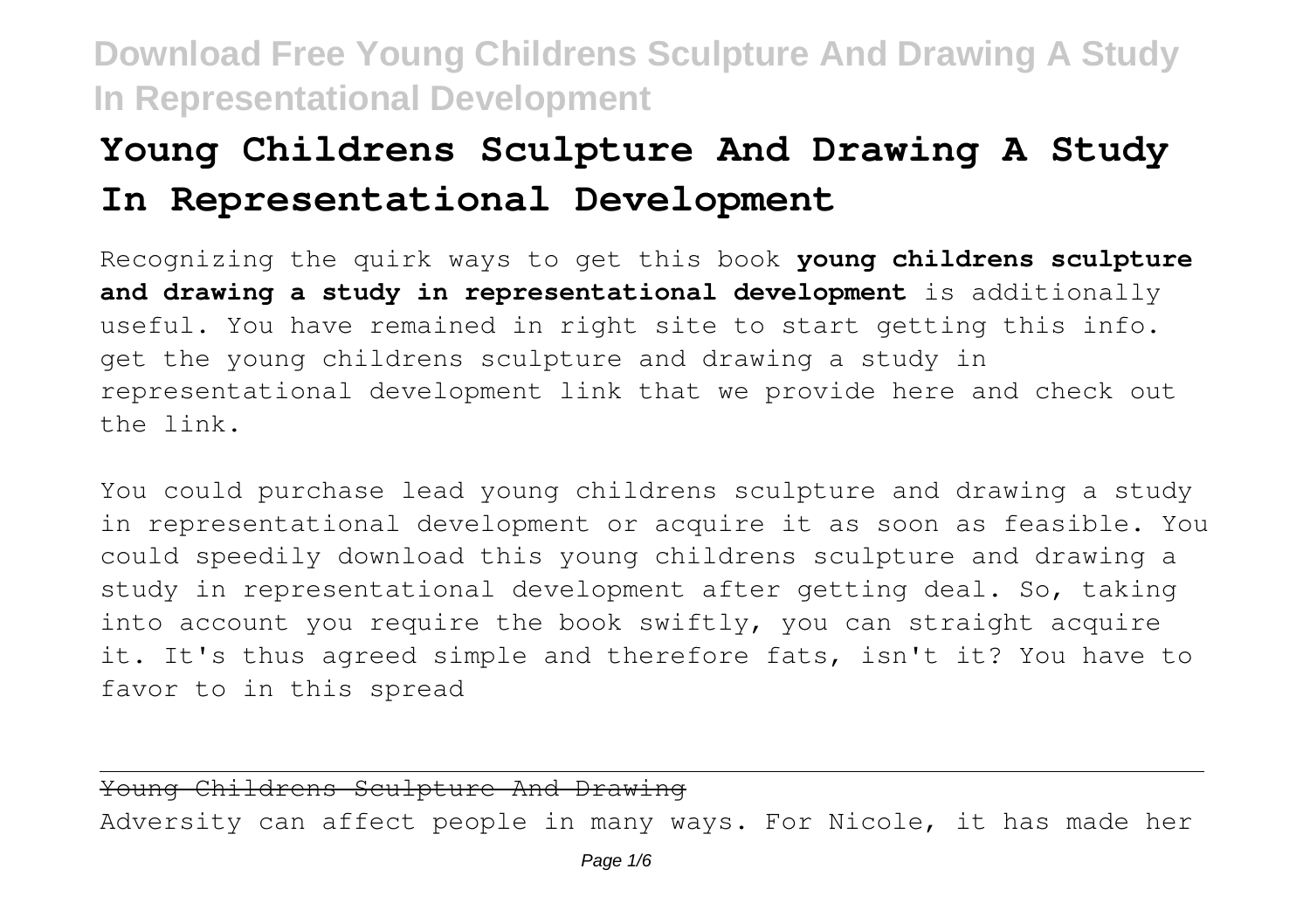creative, wise and strong. "Right now, I write music, poetry and do art. But when I ...

'I want kids to have a safe place where they can be themselves'; an artist young girl seeks a Forever Family

Art City, the West Broadway-based non profit community art studio, is welcoming kids back for in-person activities for the first time since last November.

### Art City welcomes back art lovers of all ages for in-person programming

The many images of wild animals on the walls of April Tolin's new art studio are so lifelike they appear to be photographs.

Young artist is modest about her painting and drawing talent The findings also found no difference in outcomes between ART children and those conceived by sub-fertile women who became pregnant naturally, either with or without fertility drugs to induce ...

Cancer risk in ART children and young adults is not increased Saturday morning students got a little practical experience in marketing. Twenty kids ages 5-years-old to 17-years-old were able to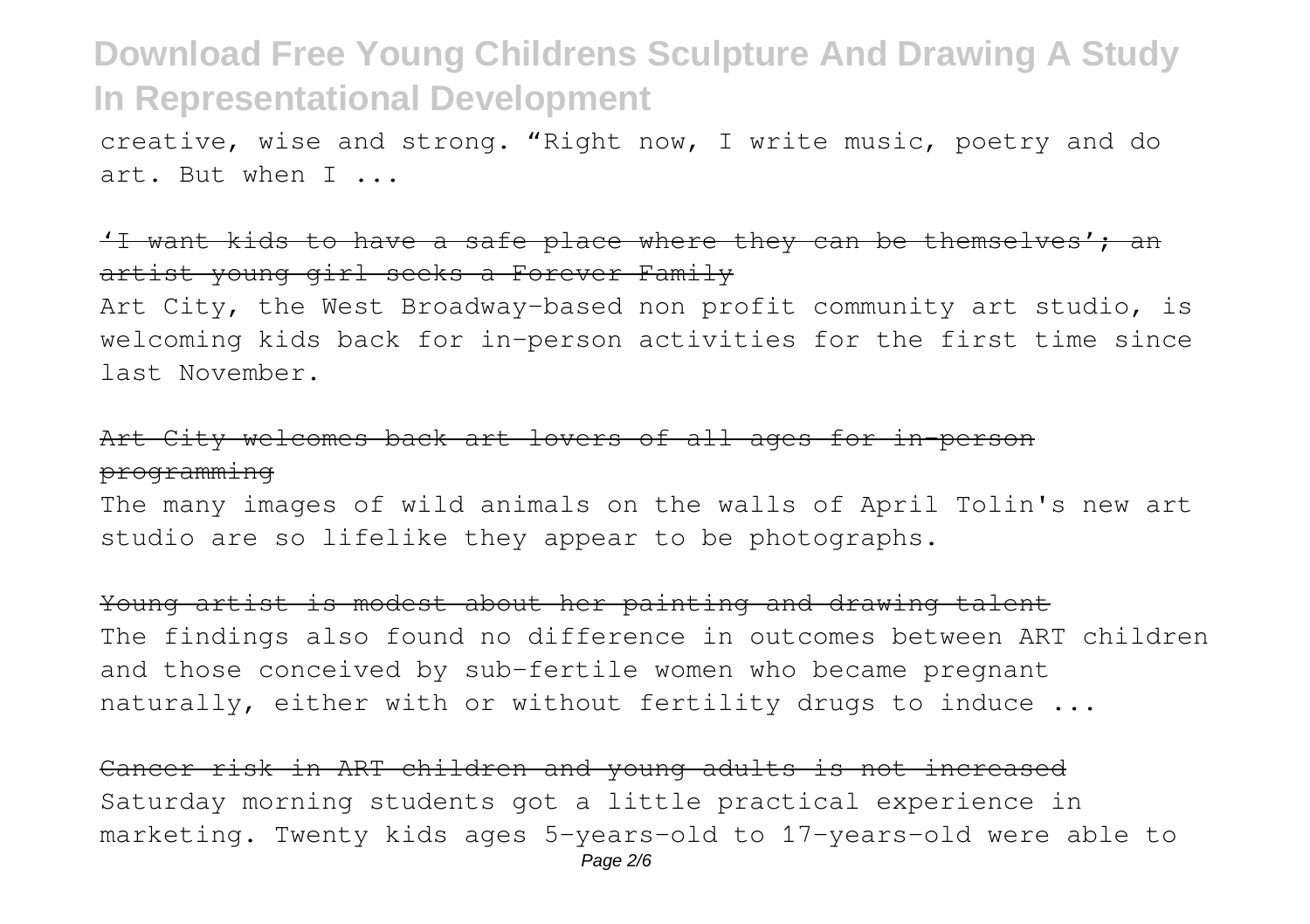showcase their creative work at the Art in the Village gallery for  $\ldots$ 

#### Area kids showcase arts and crafts

The Curtis C. Nash Summer Art School for Children will be hosting Saturday workshops from 9:30 a.m. to 12:30 a.m. beginning July 17th and continuing through August 14th. The workshops are focused on ...

#### The School of Art + Design is hosting two free summer art program for kids

The District Art Gallery & Learning Center's new cultivating youth program combines learning and fun to promote art for children and teenagers.

#### New summer art classes for kids in Quincy

A summer art competition for children in Sedgemoor has been launched by TASS, The Arts Society Sedgemoor. The group is asking young people who live, study or work in the Sedgemoor area to get involved ...

#### Summer art contest invites children in Burnham area to turn odds ends into art

It's currently Kids' Art Week so if you're already thinking ... Stones and pebbles can be great fun to paint and they cost nothing. Young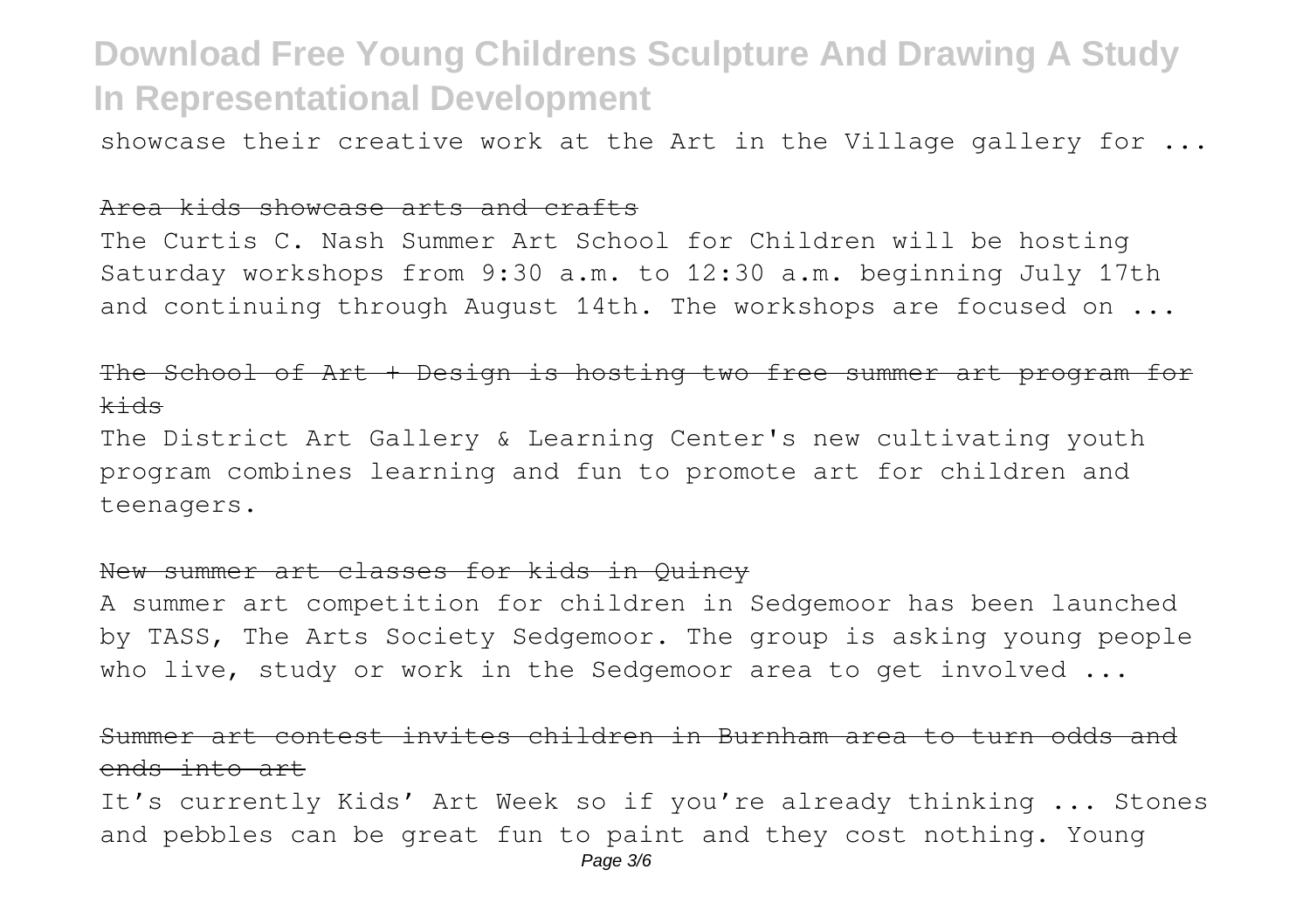artists can even use them as inspiration to make ...

Celebrate Kids' Art Week by making the most of these crafty offers For most of the high schooler's life, Cameron Morton has been doodling — drawing stick figures and creating his own cast of characters. Cameron's schoolwork, papers and tests are usually dotted with ...

### Dutchtown High senior commissioned to create digital art for bandage company's Young Icon series

Art and nature unite to form an education experience for kids and native habitat for pollinators. Nobody even seemed to notice temperatures approaching 100 degrees Fahrenheit as they made short work ...

Missouri Department of Conservation partners with Foundry Art Centre in St. Charles to create eco art native garden We participate in the 12 Days of Venom by exclusively revealing a page from The Philosophy of Venom, out July 13 from Titan.

12 Days of Venom, Day 8: Celebrating "The Philosophy of Venom" with Art by Skottie Young Nina Tsur of New Milford has been selected to beautify and transform Page 4/6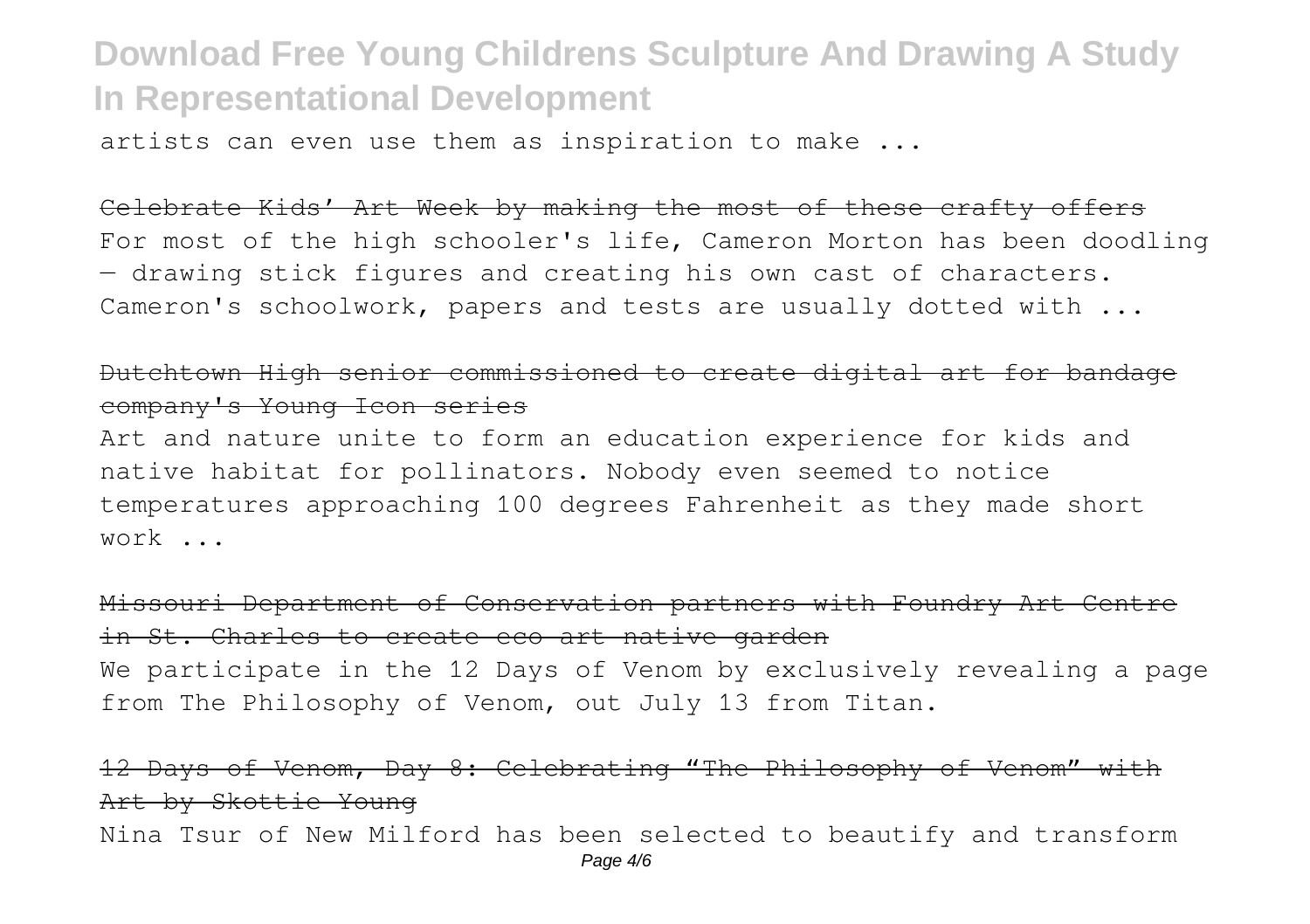the Borough of Oradell's Walter Schirra Park with originally designed and positioned asphalt decals on the ground.

Artist Selected For Transformative Public Art Project in Oradell Several Iranian children have been honored with awards at the 6th Arts Olympiad of the International Child Art Foundation located in Washington, D.C. The winners are Sogol Fattahi, Rastin Jaafari, ...

### Iranian children honored at International Child Art Foundation Olympiad

A team of 12 artists have paired up with children from council-run kindergartens ... showcasing the local Peek Whurrong language through art and song and is open between 11.30am and 4.30pm on ...

### Warrnambool children's art exhibition paints picture of country for NAIDOC week

EPIX® debuts full-length trailer and key art for Chapelwaite, the highly-anticipated series based on Stephen King's story Jerusalem's Lot.

EPIX Debuts Full-Length Trailer and Key Art for CHAPELWAITE Not only will the mural spruce up a concrete barrier in the Riverfront